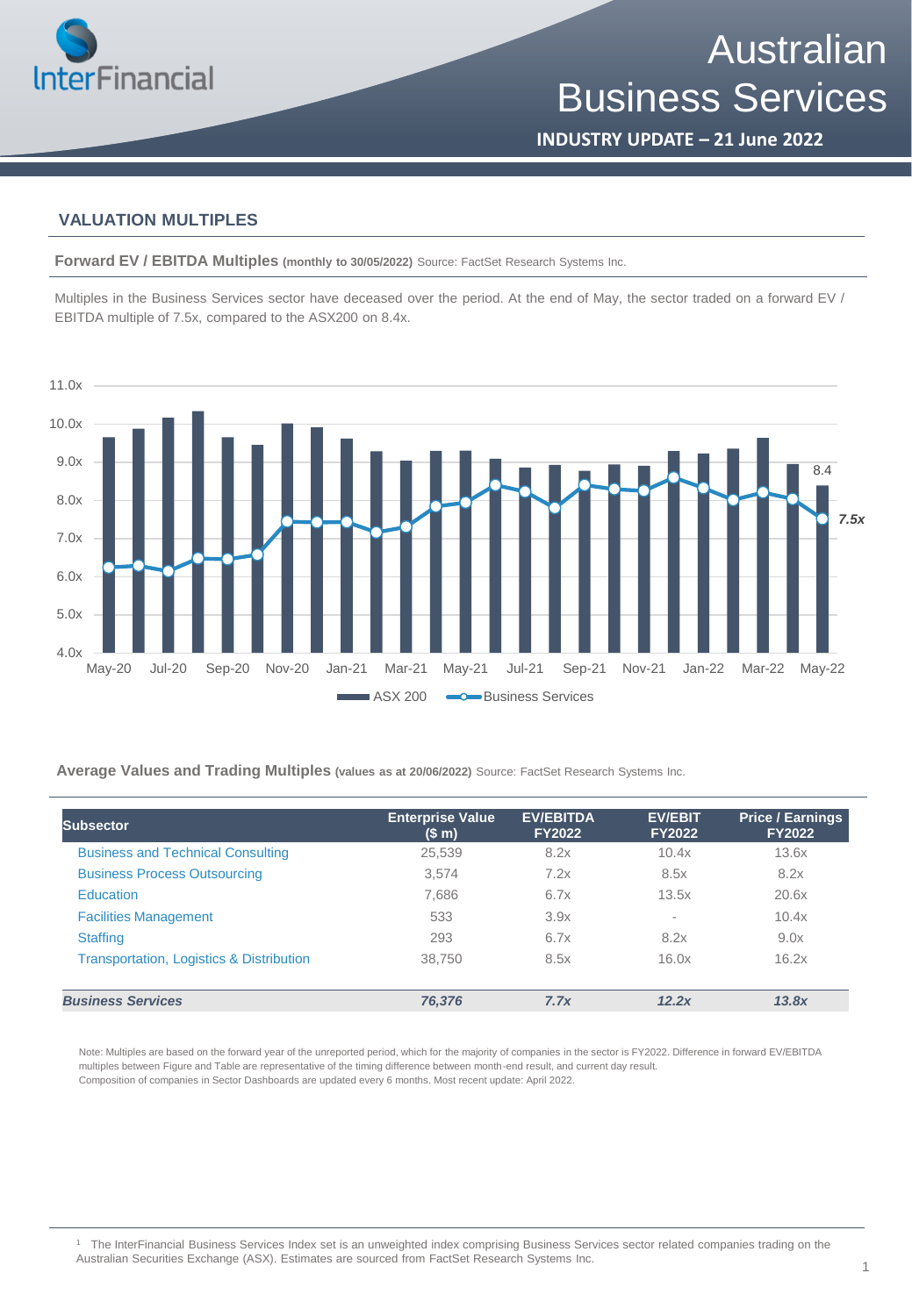

# Australian Business Services

**INDUSTRY UPDATE – 21 June 2022**

## **MERGER & ACQUISITION NEWS…**



**Value:** AUD 45.0M

**Peoplein Ltd** (ASX:PPE), a diversified Australian technology-enabled workforce management and staffing company, has entered in an agreement to acquire **FIP Group Holdings**, an Australian Workforce solution company.



**Value:** Not Disclosed

farmaforce

Compl<sup>y</sup> **FinTech Solutions Ltd** 

registry>direct



**Arrotex Pharmaceuticals** has acquired **Farmaforce** out of administration, saying that Farmaforce fits with Arrotex's growth plans. Farmaforce entered administration as part of **iQ Group Global** and brought in over AUD 11.6m in contract sales and marketing services.

#### **Value:** AUD 9.0 m

**Complii Fintech Solutions**, an Australia-based digital flatform, has announced an off-market, all-scrip takeover for **Registry Direct Limited**, an Australian fintech business providing share and unit registry services to Australian companies and trusts.



#### **Value:** Not disclosed

**Eptec Limited**, an Australia-based engineering contractor providing corrosion solutions to the infrastructure and marine sectors has entered into an agreement to acquire **Corrosion Control International Limited**, a United Kingdom-based distributor of anti-corrosion coatings.



**Value:** AUD 1.2 bn

**IFM Global Infrastructure Fund**, the infrastructure fund focused on the development and operation of infrastructure assets such as toll roads, airports and LNG terminals, managed by **IFM Investors Limited**, has acquired 15% of **Atlas Arteria**, an Australia-based operator and manager of a portfolio of toll road assets.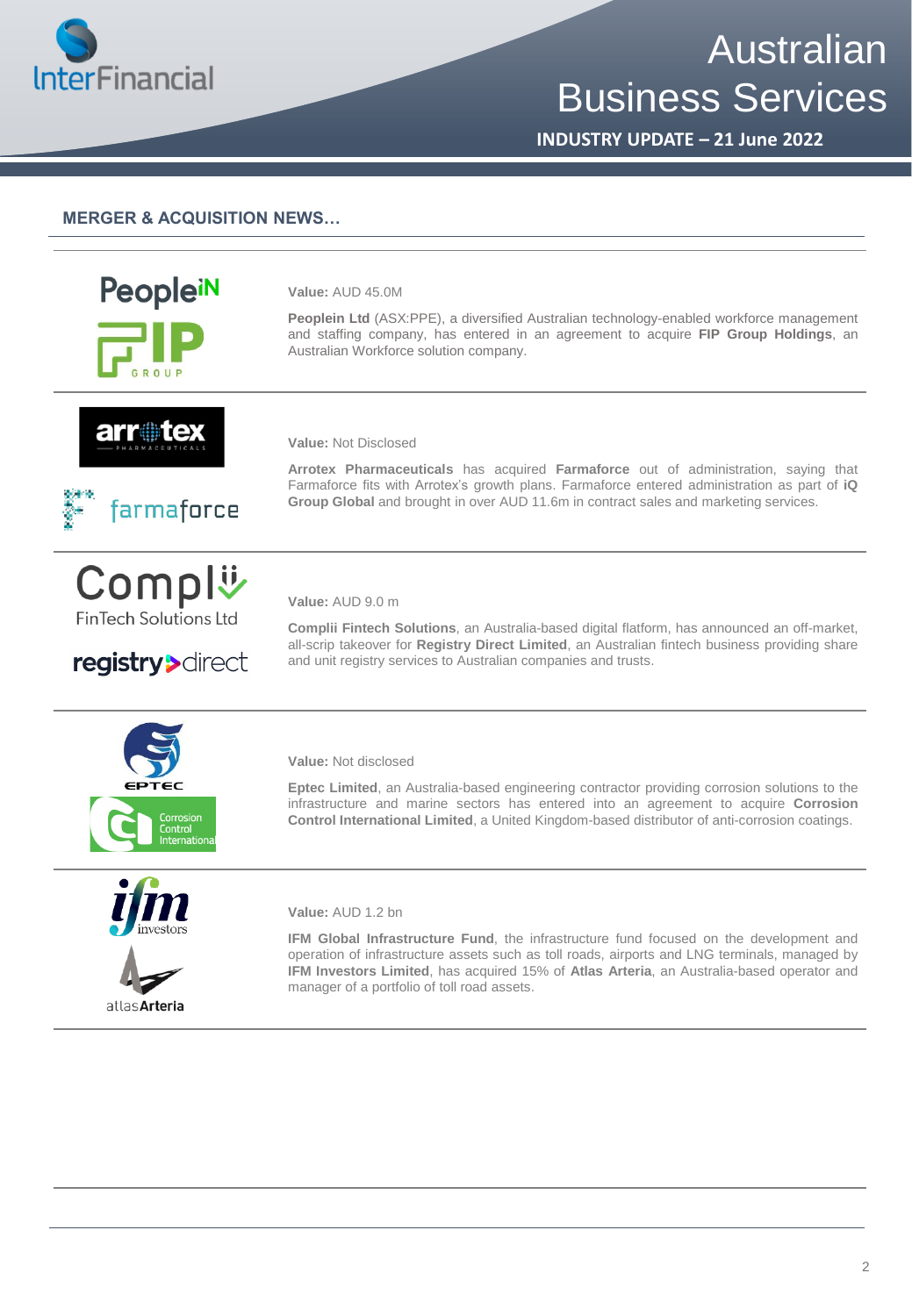

Australian Business Services

**INDUSTRY UPDATE – 21 June 2022**

## **SERVING UP SOME SUPPOSITION…**

- **The State of Victoria** is seeking to bind bids for its registration and licensing business **VicRoads. Macquarie Asset Management's Voltaire** is working hard to secure **VicRoads** at an expected bid worth over **AUD \$4Bn.**
- **Edge Early Learning**, an Australian-based childcare business is seeking to double its size through acquisitions and organic development. **HEAL Partners**, the majority owner is planning to increases centres from 52-100 to125.
- **Adcorp**, a South African workplace solutions and staffing company is expected to adopt more active acquisitions and organic growth this year, stated by CEO John Wentzel. John ventured onto discussed the performance of the company, stating debt has drastically reduced. With their presence already established in Australia, Adcorp is looking at suitable acquisitions that deliver excellence upon Return on Invested Capital.
- **Go1,** an Australian corporate education content hub for on-demand training and resources, has raised over USD 100m in its latest funding round closed in May. Participants in the round included; **AirTree Ventures, Blue Cloud Ventures, Five Sigma, Madrona, Salesforce Ventures,** and **SoftBank Vision Fund 2.**
- **Atlas Arteria** (ASX:ALX) an Australia-based toll road company, is being eyed for potential acquisition by **IFM Investors**, an Australian infrastructure investment firm. IFM investors were trying to acquire an additional 7% stake, on top of their present holding of 7.94%
- **Glencore** is understood to have walked away from plans to buy **One Rail Coal** from **Aurizon**. Private equity may now be eyeing the asset. The unit generated AUD 227m of revenue and AUD 137m of EBITDA in FY21 and could sell for AUD 1bn.
- **InvoCare** may interest private equity due to the group's defensive earnings and large brand portfolio. InvoCare has 26.6% of the funerals, crematoria and cemeteries market and is the number one operator in the space in Australia.
- **Edrolo**, an Australia-based education resources business, has raised AUD 40m in a Series B funding round.
- **Swoop Aero**, an Australian drone-based logistics business, has rejected an AUD 100m takeover offer from a US-based company servicing the defense sector. The suitor emerged as the company was seeking investors for its latest funding round.
- Private equity players may be eyeing **Qube Holdings**, an Australia-based import and export logistics services business. Qube currently has a market value of AUD 5.7bn.
- **Dye & Durham** has ended talks to sell **Link Group's** retirement and superannuation solutions business **RSS** to the wealth management platforms business **FNZ**. FNZ has tried to acquire RSS twice.
- **Atlas Arteria Limited**, an Australia-based toll road company, has confirmed that **IFM**, an Australian infrastructure firm has secured a 15% stake in the business.
- **Osaka Gas Co Limited** has announced that it has acquired a 16.75 interest in **Australian Integrated Carbon Limited**, a company engaged in obtaining and selling carbon credits from regeneration of native woodlands in Australia.